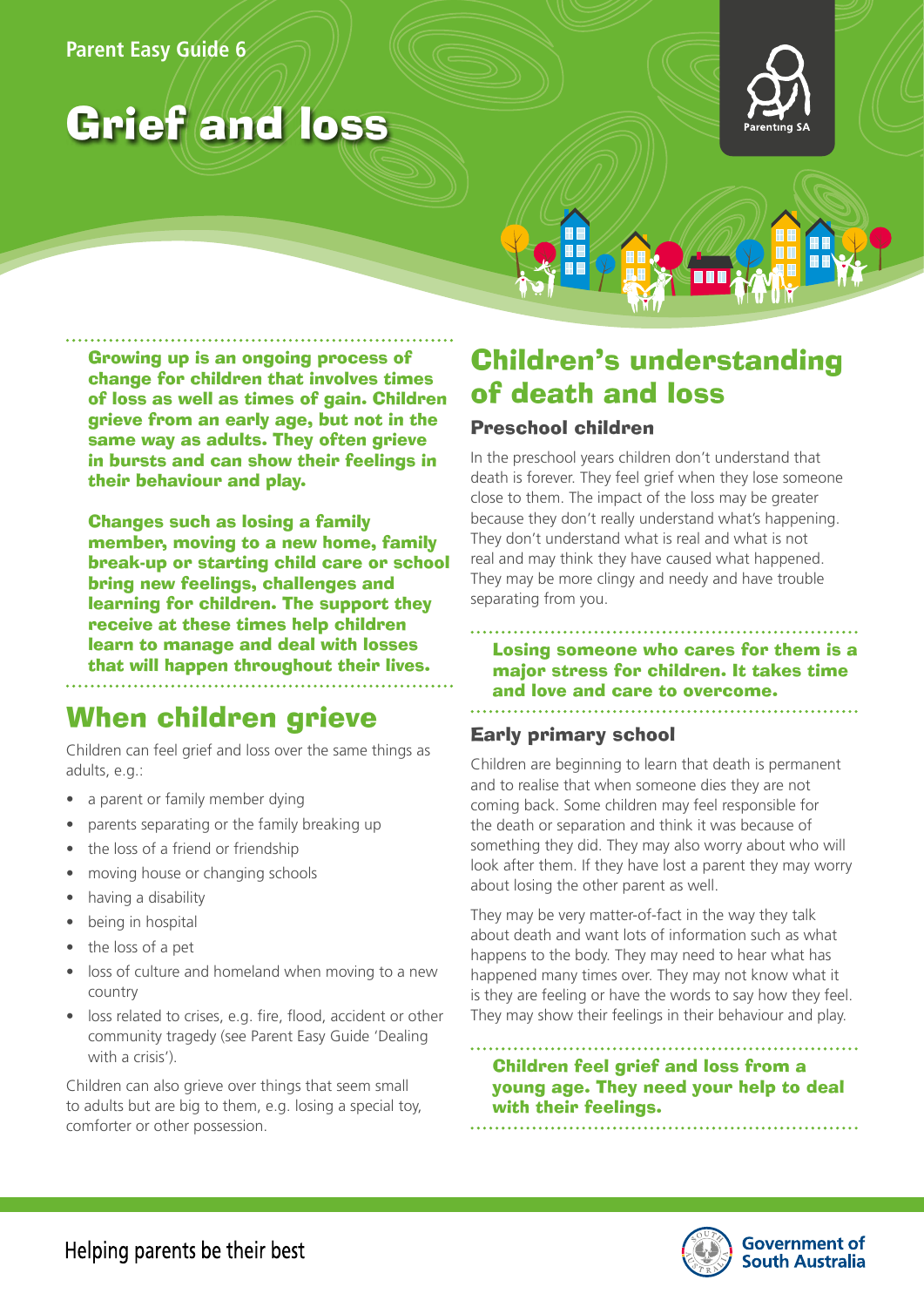### Later primary school

Children now understand that death is permanent. They can also understand why death happens, e.g. because of illness, accident or old age. They can talk about their feelings better although they might not always do so. They are less likely to blame themselves for what has happened but they might blame others, e.g. blame one parent for a divorce. They have a strong sense of right and wrong and might have strong views about what has happened.

They may be interested in life after death and ask questions about it. They may still want to know all the facts about what happens to the body or details of an accident.

As they get older, children are more able to understand what other people are going through. 

### **Teenagers**

Teenagers grieve in much the same way as adults. At this stage in their development they often have emotional 'ups and downs' and can become deeply distressed. They can grieve over the break-up of friendships and relationships, parents' separation or the death of someone close. They can become withdrawn, depressed and moody. They may want to spend more time with friends than family, but they still need to know you are there to talk to if needed.

Young people often show their sadness through angry behaviours that cover up their underlying feelings. Some may turn to drugs or alcohol, drive too fast or do other dangerous things. These young people need lots of support.

Others just need to do active and noisy things, e.g. go for a run, dance to loud music or play sport with friends. Some may find comfort in art, music, writing poetry, walking alone or being in a quiet place to deal with their grief.

## How children show grief

Each child experiences loss differently. It can depend on their age, maturity and 'connectedness' with the person or whatever is lost. They can grieve in bursts and seem OK one moment and not the next.

Young children especially don't have the words to talk about their feelings. They may not really know what they feel. Their grief can lead to more demanding behaviour as they try to get closeness, care, information or reassurance from you.

Some of the ways children show grief are:

- physical pain, e.g. tummy aches, headaches
- sleeping problems, bad dreams, wetting the bed
- eating too much or too little
- angry play or playing the same thing over and over
- being aggressive towards parents, friends or toys
- temper tantrums
- being destructive
- being mean to others
- being sad and easily upset
- showing fears
- not wanting to be left alone
- acting like a younger child
- acting more like an adult
- not being able to concentration for long
- problems with school work
- wanting to be left alone or not wanting to talk
- crying or giggling without obvious reason
- 'switching off' and acting as if nothing has happened
- running away, avoiding school, stealing
- taking risks, using alcohol or drugs.

Each child experiences grief and loss differently. It is important to work out what will best help each child.

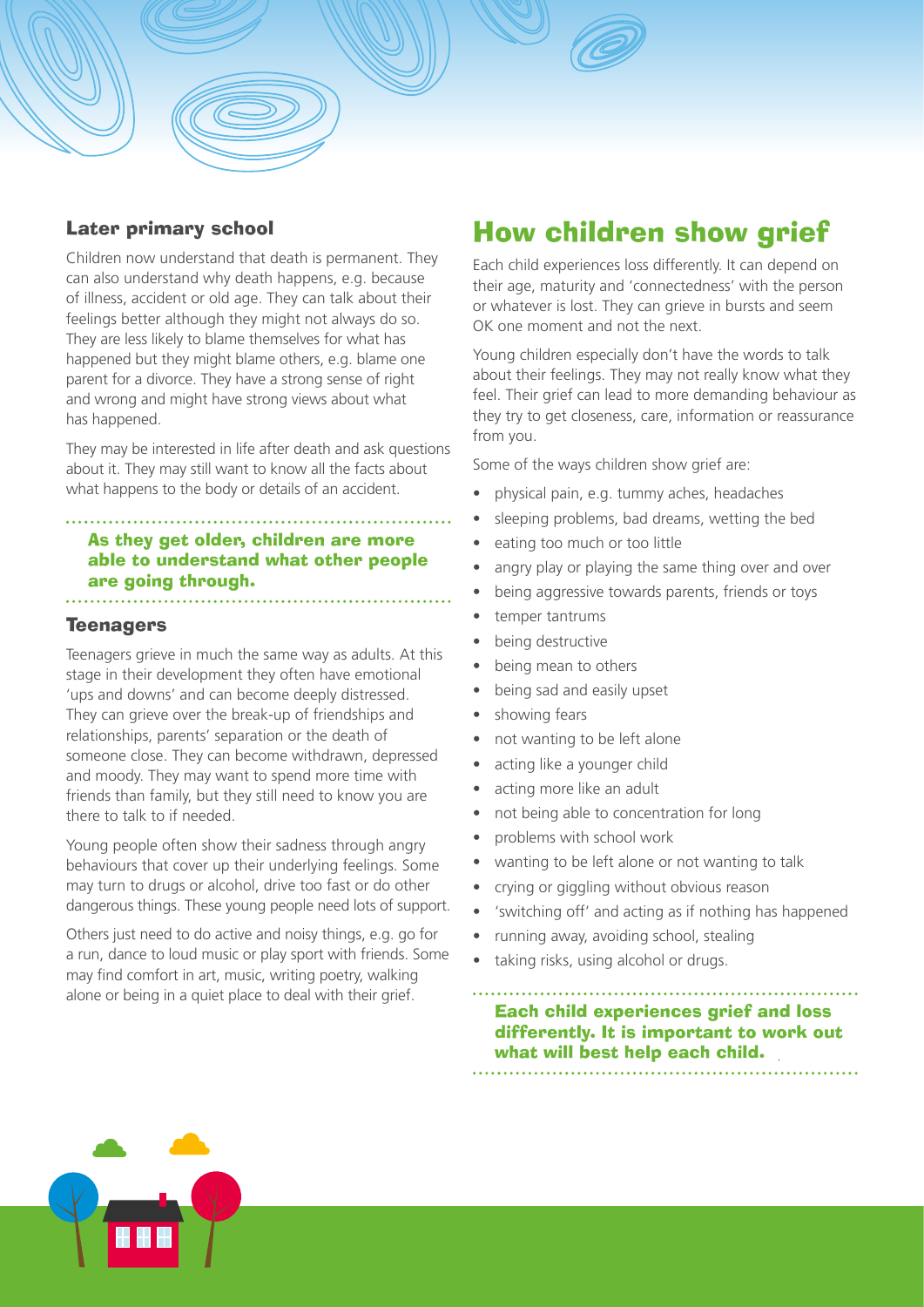## Extra stresses for children

There can be extra stress for children when:

- parents or other adults are so upset they are not available to support children
- routines are suddenly changed
- people around them act differently, are upset, crying or not keeping to routines
- there are new situations to cope with, e.g. funerals, moving house
- they are asked to be different, e.g. be quiet, be helpful, be good
- they are not really sure what to think or do.

When a parent dies children need to feel they will not be abandoned.

## What parents can do

## Help children express their feelings

- Let children know you understand they are having difficult feelings. Provide an environment where they feel safe to express their feelings in whatever way they can.
- Help them find ways to express their feelings, e.g. through play, writing a letter, a story, a poem, painting, drawing or music.
- Allow children time to talk, ask questions and share their worries. They might be very confused and need to ask lots of questions. You may have to answer the same questions over and over as children try to make sense of things.
- If a child finds it hard to talk you could open the way by saying something like 'Some things are hard to talk about but talking things through can really help.'
- If you can't talk about it, find someone you both trust they can talk to, e.g. aunty, uncle, grandparent, teacher or counsellor. If children can't talk about the

loss they may feel that it is not safe to talk about it and continue to have muddled or scary feelings.

## Share your feelings

- Share your feelings and tell children you are sad too it helps them accept their feelings if they know others feel the same.
- Telling children how you are managing your feelings, even if you are sad, shows them that grief can be coped with. You will help them understand grief is a normal part of life.
- If you are really distressed it may not be wise to share this too much with children - they need to feel you are in control and can keep them safe.

## Be honest

- Tell children what's happened simply and honestly in ways that suit their age and development. This helps them find ways to cope.
- If you don't tell children you may prevent them from dealing with the loss. It may cause problems when they have other losses later in life.
- Children need to know what's happened even if they don't ask.

## Provide routine and support

- Stick to family routines as much as you can doing the same things as usual helps children feel safe. Keep to the same rules about what children are allowed to do.
- Make extra time to spend with children and teenagers - they will need closeness and comfort.
- If your family has a spiritual belief this can be a support to children and adults.
- When the time feels right help your child or teenager to move on and try something new.

## Involve children in funerals and ceremonies

- When children or teenagers have lost someone close it can help to have a role in a funeral service or ceremony, or to remember the person in a special way.
- Sharing emotions and feeling connected with others can be a great support.
- You could create your own way of remembering the person, e.g. release some balloons or plant a tree.